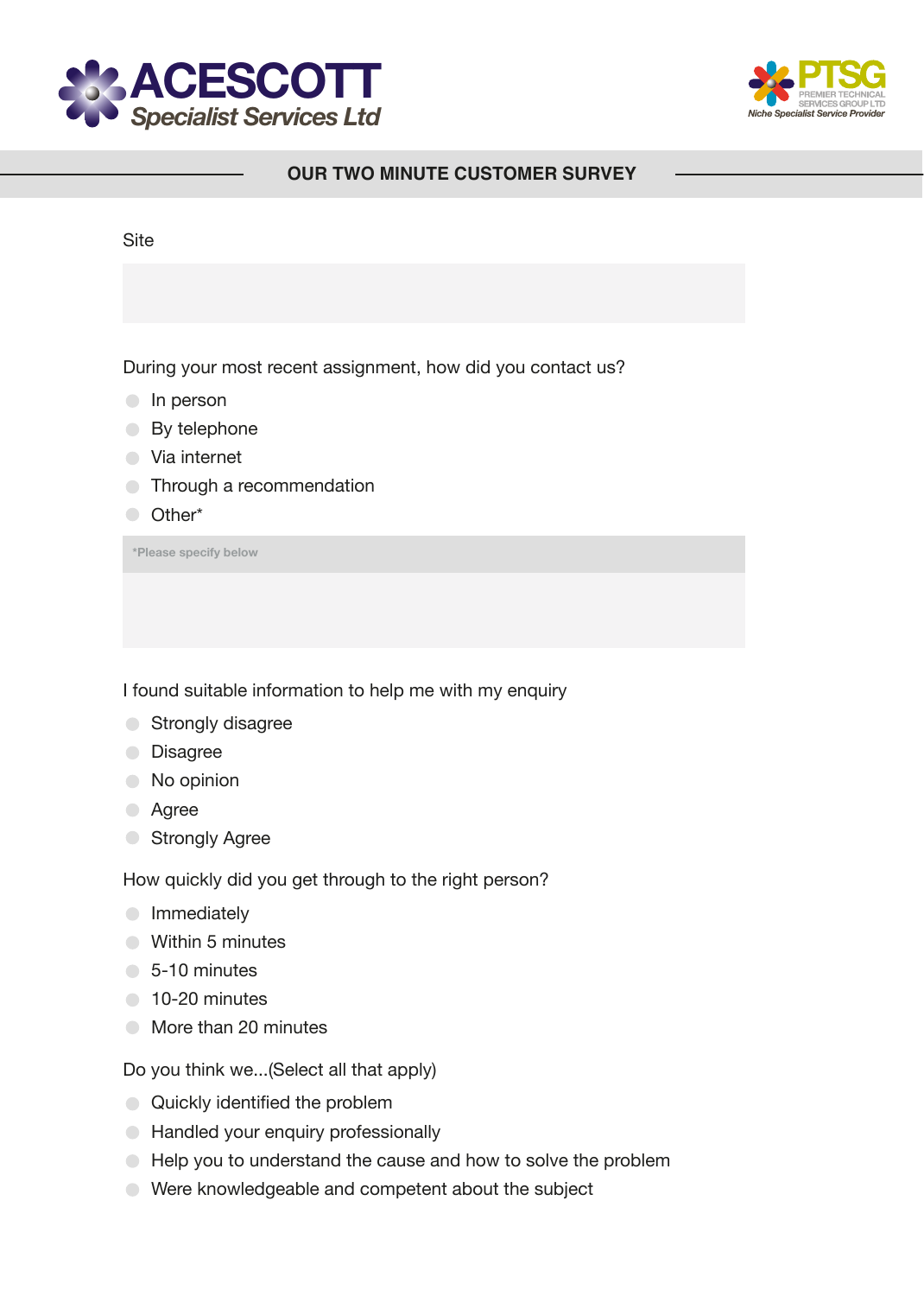



## **OUR TWO MINUTE CUSTOMER SURVEY**

How quickly was the problem resolved?

- **Immediately**
- Within a day
- Between 1 and 3 days
- Between 3 and 7 days
- **■** More than a week
- **The problem still exists**

How would you rate our operatives?

- **Very poor**
- Poor
- $\bigcirc$  Did what you expected and nothing more
- **Good**
- Very good
- **Excellent**

**Any additional comments**

How would you rate the quality of our work?

- Very poor
- Poor
- $\bigcirc$  Did what you expected and nothing more
- Good
- Very good
- **Excellent**

**Any additional comments**